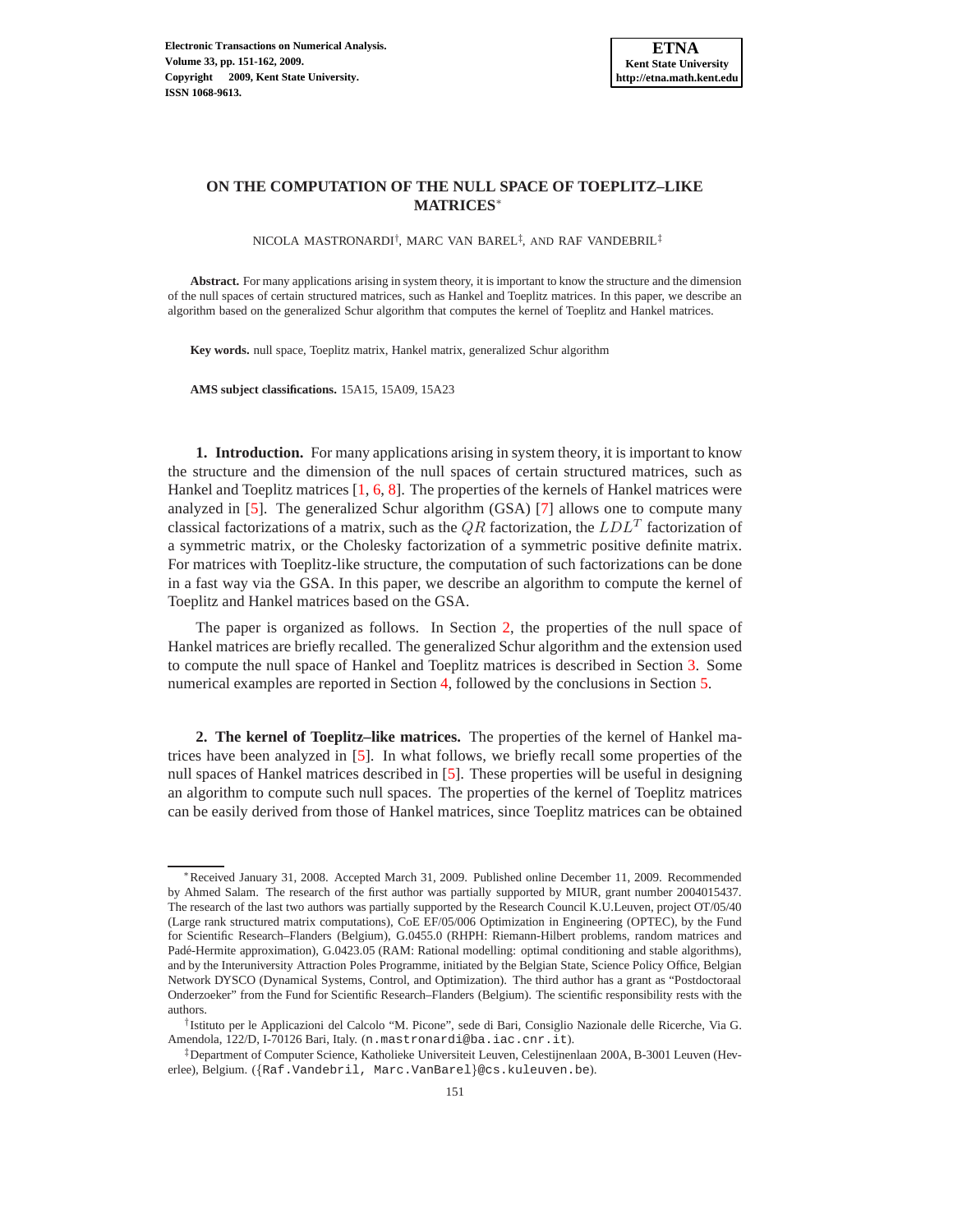from Hankel matrices by exchanging the order of either the columns or the rows.

DEFINITION 2.1. Let  $b = \begin{bmatrix} b_1 & b_2 & \dots & b_{n-1} & b_n \end{bmatrix}^T \in \mathbb{R}^n$ . The Hankel matrices  $H^{[i,n]}(b)$ ,  $i = 1, \ldots, n$ , are generated by b:

$$
H^{[1,n]}(b) = \begin{bmatrix} b_1 \\ b_2 \\ \vdots \\ b_{n-1} \\ b_n \end{bmatrix}, \quad H^{[2,n]}(b) = \begin{bmatrix} b_1 & b_2 \\ b_2 & \cdots \\ \vdots & \vdots \\ b_{n-1} & b_n \end{bmatrix}, \quad H^{[3,n]}(b) = \begin{bmatrix} b_1 & b_2 & b_3 \\ b_2 & \cdots \\ b_3 & \cdots & b_{n-2} \\ \vdots & \vdots \\ b_{n-2} & b_{n-1} & b_n \end{bmatrix},
$$

$$
H^{[n-1,n]}(b) = \begin{bmatrix} b_1 & b_2 & \cdots & b_{n-1} \\ b_2 & \cdots & b_{n-1} & b_n \end{bmatrix}, \quad H^{[n,n]}(b) = \begin{bmatrix} b_1 & b_2 & \cdots & b_{n-1} \\ b_2 & \cdots & b_{n-1} & b_n \end{bmatrix}.
$$

DEFINITION 2.2. Let  $s \leq n$ . Given the vector  $p = [p_1 \quad p_2 \quad \cdots \quad p_s], p_i \in \mathbb{R}$ ,  $i = 1, 2, \ldots, s$ , the columns of the band Toeplitz matrix

| $p_1$ | 0              |   | (     |                             |
|-------|----------------|---|-------|-----------------------------|
| $p_2$ | p <sub>1</sub> |   |       |                             |
|       | p <sub>2</sub> |   | O     |                             |
| $p_s$ |                |   | $p_1$ |                             |
| O     | $p_s$          |   | $p_2$ |                             |
|       |                |   |       |                             |
| 0     |                | U | $p_s$ | $\overline{r}$<br>$n\times$ |

*form a* U*–chain of length* r*. The vector* p *is said to be a generating vector of the* U*–chain. The generating vector is essentially unique; i.e., is unique up to multiplication by a constant different from zero.*

COROLLARY 2.3.

rank
$$
(H^{[k,n]}(b))
$$
 = min{ $k, n - k + 1$ , rank $(H^{[l,n]}(b))$ },  $k = 1,..., n$ ,

*with*

$$
l = \begin{cases} n/2 & \text{if } l \text{ is even,} \\ (n+1)/2 & \text{if } l \text{ is odd.} \end{cases}
$$

The behavior of the rank of the Hankel matrices  $H^{[k,n](b)}$ ,  $k = 1, \ldots, n$ , is depicted in Figure [2.1](#page-2-1)

The following result characterizes the kernel of  $H^{[k,n]}(b)$ ,  $k = 1, \ldots, n$ .

THEOREM 2.4. Let  $H \equiv H^{[k,n]}(b)$ ,  $k \in \{1, 2, \ldots, n\}$ , be a Hankel matrix with nontriv*ial kernel. Then the following assertions hold:*

- 1. If  $H^{[k,n]}$  does not have maximal rank, then the kernel of H and its transpose  $H^{[k,n]}$ <sup>T</sup> *is the linear hull of one* U*–chain generated by the same vector.*
- 2. In general, the kernel of  $H^{[k,n]}$  can be represented as the linear hull of one or two U*–chains.*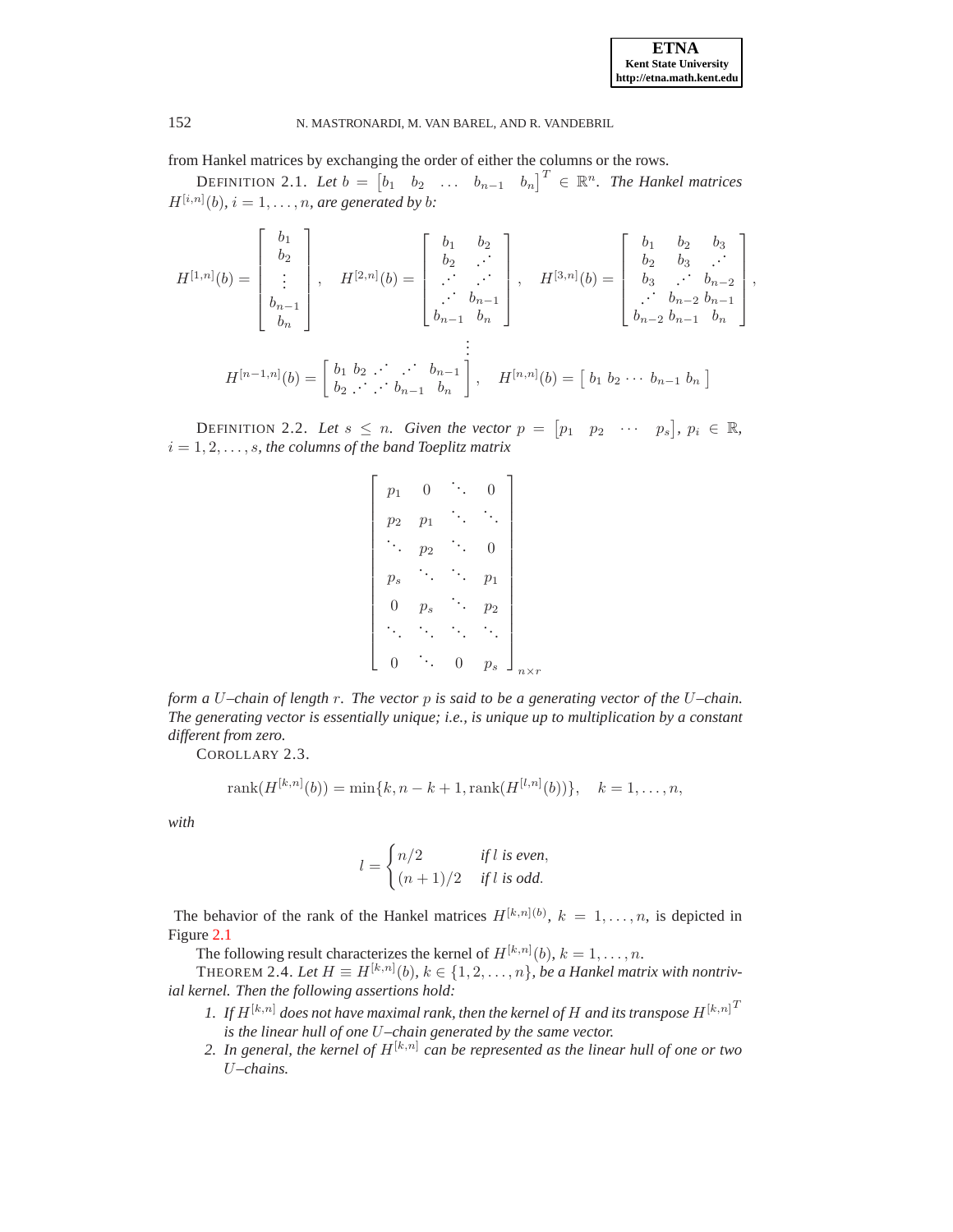

<span id="page-2-1"></span>FIGURE 2.1. *Example of the behavior of the rank of the Hankel matrices*  $H^{[k,n]}(b)$ ,  $k = 1, \ldots, n$ , with  $n = 30$ . The number of columns of the matrices  $H^{[k,n]}(b)$  is reported on the x–axis. The rank of the matrices  $H^{[k,n]}(b)$  *is reported on the y–axis.* 

<span id="page-2-0"></span>**3. Generalized Schur Algorithm.** The generalized Schur algorithm allows us to compute many classical factorizations of a matrix, such us the  $QR$  factorization, the  $LDL<sup>T</sup>$  factorization of a symmetric matrix, the Cholesky factorization of a symmetric positive definite matrix, and the inverse of the Cholesky factor. For matrices with Toeplitz-like structure, such factorizations can be done quickly via the GSA. A comprehensive treatment of the topic can be found in [\[7](#page-10-4)].

The proposed algorithm for computing the left null space of a matrix with Toeplitz-like structure is based on the GSA for computing the Cholesky factor and its inverse. For the sake of simplicity, in this section we will consider a simple Toeplitz matrix instead of a general Toeplitz–like matrix. We first describe how the GSA can compute the  $R$  factor of the  $QR$ factorization of a full rank Toeplitz matrix T, i.e., the Cholesky factor of  $T^T T$ , and the inverse of the R factor.

Let

$$
T = \begin{bmatrix} t_n & t_{n-1} & \cdots & t_1 \\ t_{n+1} & t_n & \cdots & \ddots \\ \vdots & \vdots & \ddots & \vdots \\ t_{m+n-1} & \cdots & t_{m-1} \\ t_{m+n-1} & \cdots & t_{m+1} & t_m \end{bmatrix},
$$
(3.1)

with  $m \ge n$ . Let us first consider the case rank $(T) = \rho = n$ . Define

$$
M = \left[\begin{array}{c|c} T^T T & I_n \\ \hline I_n & 0_n \end{array}\right],\tag{3.2}
$$

with  $I_n$  and  $0_n$  the identity matrix and the null matrix of order n, respectively. The R factor of the QR factorization of T and its inverse  $R^{-1}$  can be retrieved from the  $LDL^{T}$  factorization of  $M$ , where  $L$  and  $D$  are lower triangular and diagonal matrices, respectively. In fact, it can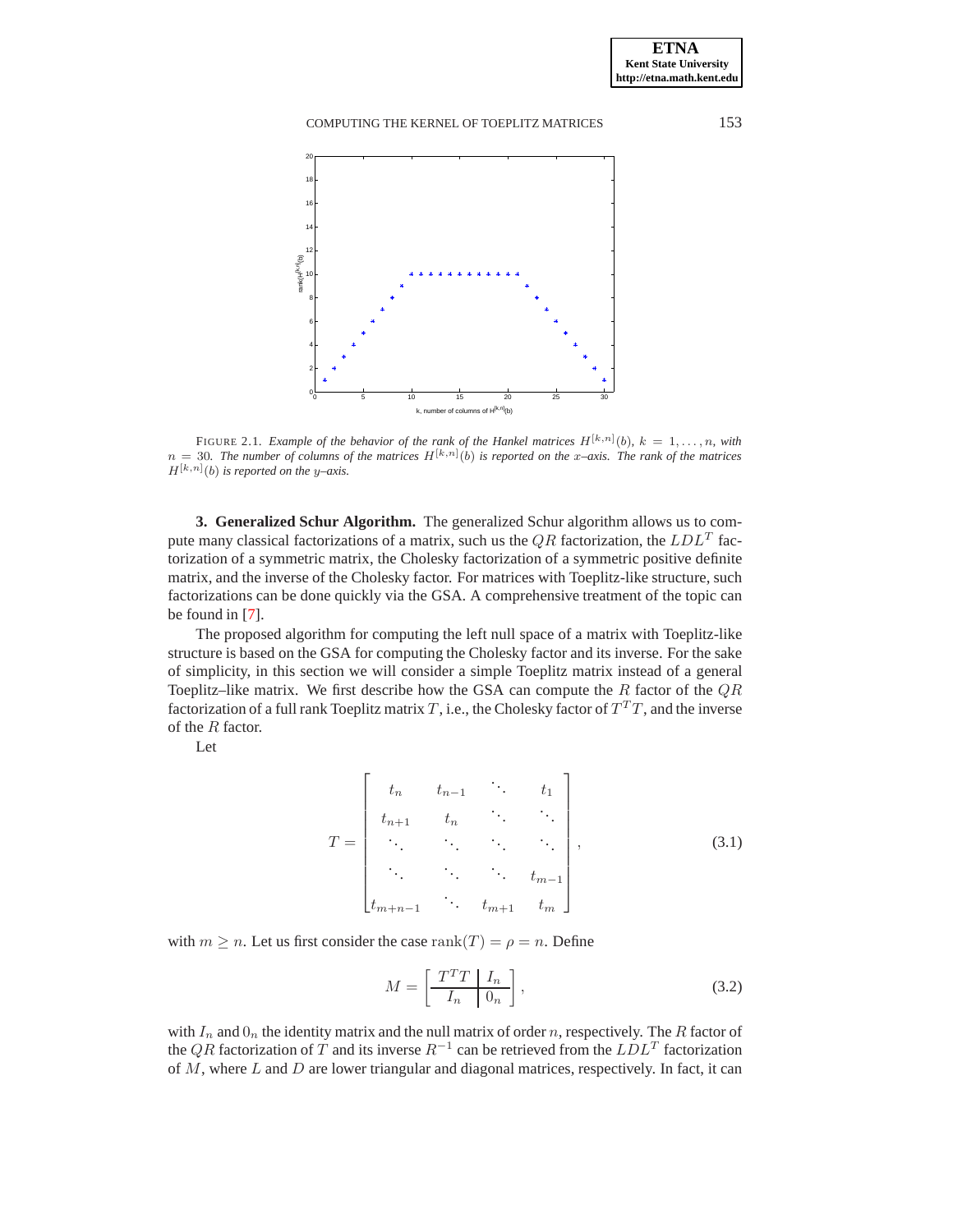be easily shown that

$$
M = LDL^T = \left[\frac{R^T}{R^{-1}} \left| \frac{I_n}{R^{-1}}\right|\right] \left[\frac{I_n}{I_n}\right] \left[\frac{R}{R^{-T}}\right].
$$
 (3.3)

Therefore, to compute R and  $R^{-1}$ , it is sufficient to compute the first n columns of L. This can be accomplished with  $O(n^2)$  floating point operations by means of the GSA.

Let  $Z \in \mathbb{R}^{n \times n}$  be the shift matrix

<span id="page-3-2"></span>
$$
Z = \begin{bmatrix} 0 & 0 & \cdots & \cdots & 0 \\ 1 & \ddots & \ddots & \ddots & 0 \\ 0 & \ddots & \ddots & \ddots & \vdots \\ \vdots & \ddots & 1 & \ddots & \vdots \\ 0 & \cdots & 0 & 1 & 0 \end{bmatrix}_{n \times n}
$$
 (3.4)

and

$$
\Phi = Z \oplus Z. \tag{3.5}
$$

It turns out that

$$
M - \Phi M \Phi^T = G \hat{D} G^T,
$$

with  $\hat{D} = \text{diag}(1, 1, -1, -1)$  and  $G \in \mathbb{R}^{2n \times 4}$ , where G is called a *generator* matrix. Hence the *displacement rank* of M with respect to  $\Phi$ , defined as the rank of  $M - \Phi M \Phi^T$ , is 4. The matrix Φ is called *displacement* matrix.

Let  $v = T^T(T(:, 1))$ . The columns of G can be chosen as

<span id="page-3-3"></span>
$$
G(:, 1) = \frac{1}{\sqrt{v(1)}} \left[ v^T \middle| e_1^{(n)T} \right]^T,
$$
  
\n
$$
G(:, 2) = \left[ 0 \quad t_{n-1} \quad t_{n-2} \quad \cdots \quad t_1 \middle| 0 \quad \cdots \quad 0 \right]^T,
$$
  
\n
$$
G(:, 3) = \left[ 0 \quad G^T(2 : 2n - 1, 1) \quad 0 \right]^T,
$$
  
\n
$$
G(:, 4) = \left[ 0 \quad t_{m+n-1} \quad \cdots \quad t_{m+2} \quad t_{m+1} \middle| 0 \quad \cdots \quad 0 \right]^T.
$$
\n(3.6)

Since the number of columns of the generator matrix G is  $4 \ll n$ , the GSA for computing R and  $R^{-1}$  has  $O(n^2)$  computational complexity. It relies only on the knowledge of the matrix  $G$  and not on the knowledge of the matrix  $T$  itself. Each iteration of the GSA involves the following steps:

- Reduction of the generator matrix to *proper form*. That is, at the ith iteration, all but one of the entries of the ith row of the generator matrix are annihilated by means of a sequence of Givens and hyperbolic rotations. The column of the generator matrix corresponding to the remaining nonzero entry is called the *pivot* column.
- Multiplication of the pivot column by the displacement matrix. In this way, all the entries of the ith row of the generator matrix are now zero.

The GSA for computing the Cholesky factor  $R$  and its inverse can be summarized in the following algorithm, written in a MATLAB-like<sup>[1](#page-3-0)</sup> style.

<span id="page-3-1"></span>ALGORITHM 3.1 (Generalized Schur algorithm).

*%* INPUT: G*, the generator matrix of the Toeplitz matrix* T *.* % OUTPUT:  $R$  and  $R^{-1}$ , where  $R$  is the  $R$  *factor of a QR factorization of*  $T$ . function  $[R, R^{-1}] = \text{schur}(G);$ 

<span id="page-3-0"></span><sup>1</sup>MATLAB is a registered trademark of The MathWorks, Inc.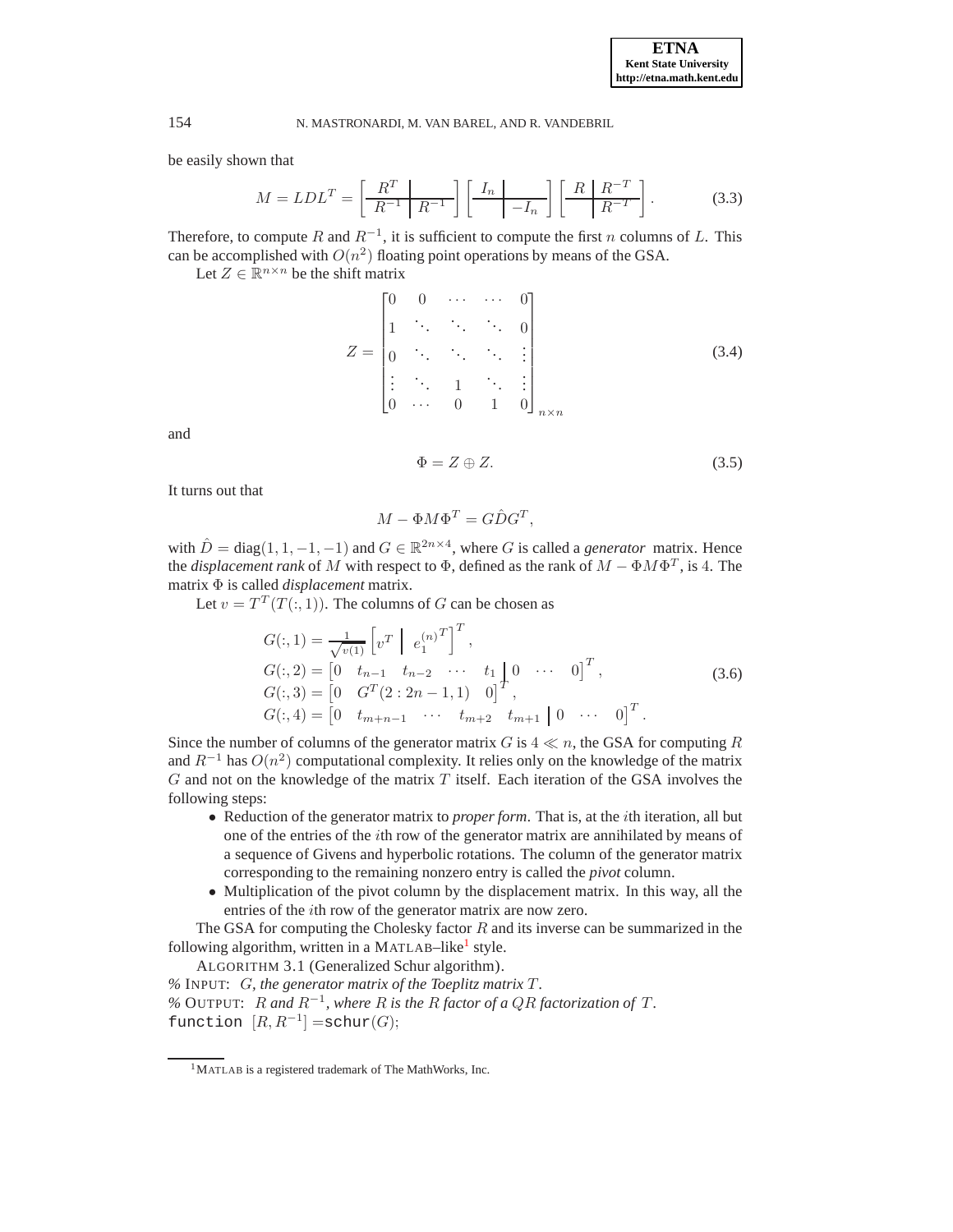1) for 
$$
k = 1 : n
$$
,  
\n2)  $[c_G, s_G] = \text{giv}(G(k, 1), G(k, 2));$   
\n3)  $G(k : n + k, 1 : 2) = G(k : n + k, 1 : 2) \begin{bmatrix} c_G & s_G \\ -s_G & c_G \end{bmatrix}^T;$   
\n4)  $[c_G, s_G] = \text{giv}(G(k, 3), G(k, 4));$   
\n5)  $G(k : n + k - 1, 3 : 4) = G(k : n + k - 1, 3 : 4) \begin{bmatrix} c_G & s_G \\ -s_G & c_G \end{bmatrix}^T;$   
\n6)  $[c_H, s_H] = \text{hyp}(G(k, 1), G(k, 3));$   
\n7)  $G(k : n + k, [1, 3]) = G(k : n + k, [1, 3]) \begin{bmatrix} c_H & -s_H \\ -s_H & c_H \end{bmatrix};$   
\n8)  $R(k, k : n) = G(k : n, 1)^T;$   
\n9)  $R^{-1}(1 : k, k) = G(n + 1 : n + k, 1);$   
\n10)  $G(:, 1) = \Phi G(:, 1);$   
\n11) end

We have denoted by giv the function that computes the parameters  $[c_G, s_G]$  of the Givens rotation G:

$$
[c_G, s_G] = \text{giv}(w_1, w_2) \text{ such that } \begin{bmatrix} c_G & s_G \\ -s_G & c_G \end{bmatrix} \begin{bmatrix} w_1 \\ w_2 \end{bmatrix} = \begin{bmatrix} \sqrt{w_1^2 + w_2^2} \\ 0 \end{bmatrix},
$$

with  $w \in \mathbb{R}^2$ . Moreover, suppose  $w_1 > w_2$ . We have denoted by hyp the function that computes the parameters  $[c_H, s_H]$  of the hyperbolic rotation<sup>[2](#page-4-0)</sup> H:

$$
[c_H, s_H] = \text{hyp}(w_1, w_2) \text{ such that } \begin{bmatrix} c_H & -s_H \\ -s_H & c_H \end{bmatrix} \begin{bmatrix} w_1 \\ w_2 \end{bmatrix} = \begin{bmatrix} \sqrt{w_1^2 - w_2^2} \\ 0 \end{bmatrix}
$$

The function function  $[G] = \text{generic}(T)$  computes the generator matrix G corresponding to the Toeplitz matrix  $T$ .

Each iteration of the GSA (Algorithm [3.1\)](#page-3-1) involves two products of Givens rotations by an  $n \times 2$  matrix, each of which can be accomplished with 6n floating point operations, followed by the product of a hyperbolic rotation by an  $n \times 2$  matrix, also accomplished with 6n floating point operations. Therefore, the computational complexity of the GSA is  $18n^2$ floating point operations. We remark that the GSA exhibits a lot of parallelism which can be exploited to reduce the computational complexity. For instance, the products involving the Givens rotations and the hyperbolic rotations can be done in parallel.

If only the  $R$  factor is needed, the computation can be done via the GSA considering only the first n rows and columns of M, i.e.,  $\overline{T}^T T$ . Therefore, a generator matrix  $\hat{G}$  for T with respect to the displacement matrix  $Z$  in  $(3.4)$  can be obtained from the generator matrix for M by considering only the first n rows of G in  $(3.6)$ . In fact, the following gives a generator matrix of  $T^T T$  with respect to Z:

<span id="page-4-1"></span>
$$
\hat{G}(:,1) = \frac{1}{\sqrt{v(1)}}v,
$$
\n
$$
\hat{G}(:,2) = \begin{bmatrix} 0 & t_{n-1} & t_{n-2} & \cdots & t_1 \end{bmatrix}^T,
$$
\n
$$
\hat{G}(:,3) = \begin{bmatrix} 0 & G^T(2:n-1,1) & 0 \end{bmatrix}^T,
$$
\n
$$
\hat{G}(:,4) = \begin{bmatrix} 0 & t_{m+n-1} & \cdots & t_{m+2} & t_{m+1} \end{bmatrix}^T.
$$
\n(3.7)

.

<span id="page-4-0"></span><sup>&</sup>lt;sup>2</sup>Hyperbolic rotations can be computed in different ways. For "stable" implementations, see [\[2](#page-10-6), [3](#page-10-7)].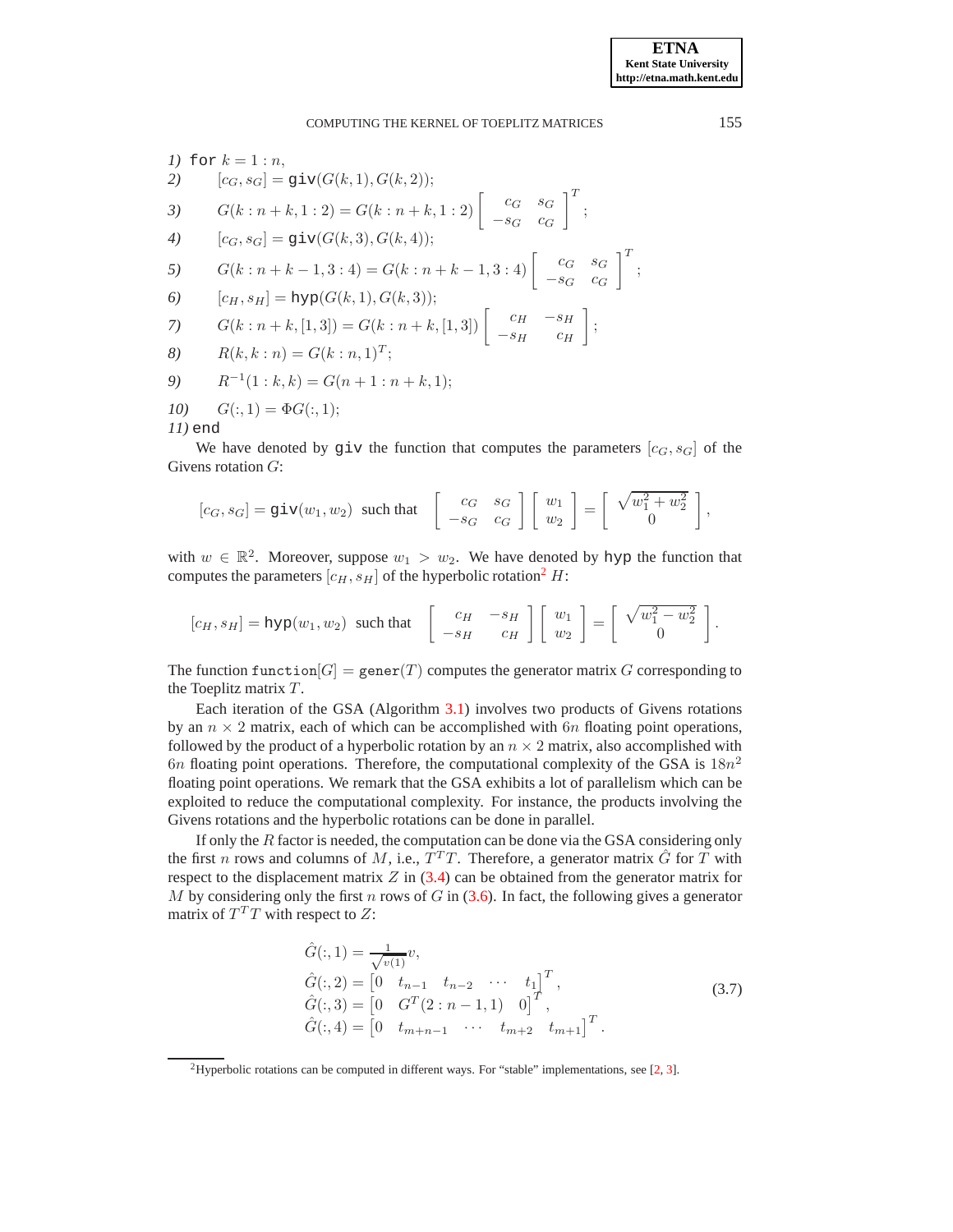The algorithm for computing the  $R$  factor differs from Algorithm [3.1](#page-3-1) only in the length of the matrices involved. In fact, the sizes of the generator matrix, and therefore of the matrix R, are  $n \times 4$  and  $n \times n$ , respectively.

ALGORITHM 3.2 (Generalized Schur algorithm).  $%$  INPUT:  $\hat{G}$ *, the generator matrix of the Toeplitz matrix T. %* OUTPUT: R*, the* R *factor of a* QR *factorization of* T *.* function  $[R] = \text{schur}(\hat{G});$ 

1) for 
$$
k = 1 : n
$$
,  
\n2)  $[c_G, s_G] = \text{giv}(\hat{G}(k, 1), \hat{G}(k, 2));$   
\n3)  $\hat{G}(k : n, 1 : 2) = \hat{G}(k : n, 1 : 2) \begin{bmatrix} c_G & s_G \\ -s_G & c_G \end{bmatrix}^T;$   
\n4)  $[c_G, s_G] = \text{giv}(\hat{G}(k, 3), \hat{G}(k, 4));$   
\n5)  $\hat{G}(k : n, 3 : 4) = \hat{G}(k : n, 3 : 4) \begin{bmatrix} c_G & s_G \\ -s_G & c_G \end{bmatrix}^T;$   
\n6)  $[c_H, s_H] = \text{hyp}(\hat{G}(k, 1), \hat{G}(k, 3));$   
\n7)  $\hat{G}(k : n, [1, 3]) = \hat{G}(k : n, [1, 3]) \begin{bmatrix} c_H & -s_H \\ -s_H & c_H \end{bmatrix};$   
\n8)  $R(k, k : n) = \hat{G}(k : n, 1)^T;$   
\n9)  $\hat{G}(:, 1) = Z\hat{G}(:, 1);$   
\n10) end

 $\begin{array}{cccccccccccccc} \bullet & \bullet & \bullet & \bullet & \bullet & \bullet & \bullet \end{array}$ . . . . . .

FIGURE 3.1. *Example of the rank profile of the* R *factor of the* QR *factorization of a singular Toeplitz matrices (trapezoidal case).*

<span id="page-5-0"></span>

|  |  |  |  |  |  |  |  |  |  | . |  |  |  |  |
|--|--|--|--|--|--|--|--|--|--|---|--|--|--|--|
|  |  |  |  |  |  |  |  |  |  | . |  |  |  |  |
|  |  |  |  |  |  |  |  |  |  | . |  |  |  |  |
|  |  |  |  |  |  |  |  |  |  | . |  |  |  |  |
|  |  |  |  |  |  |  |  |  |  | . |  |  |  |  |

<span id="page-5-1"></span>FIGURE 3.2. *Example of the rank profile of the* R *factor of the* QR *factorization of a singular Toeplitz matrices (double trapezoidal case).*

The structure and the computation of the  $R$  factor of a singular Toeplitz matrix  $T$  of rank  $\rho < n \le m$  was considered in [\[4](#page-10-8)]. Let  $R_a^T R_a$  be the Cholesky decomposition of the positive semidefinite matrix  $T^{T}T$ . Then, the *rank profile* of  $R_{a}$  can be either of *trapezoidal* type (see Figure [3.1\)](#page-5-0), or of *double trapezoidal* type (see Figure [3.2\)](#page-5-1).

The trapezoidal case occurs when the indices of the  $\rho$  linearly independent columns of T are  $\{1, 2, \dots, \rho-1, \rho\}$ . In this case, the null space of the Toeplitz matrix is generated by one U–chain sequence. The double trapezoidal case occurs when the set of indices of the  $\rho$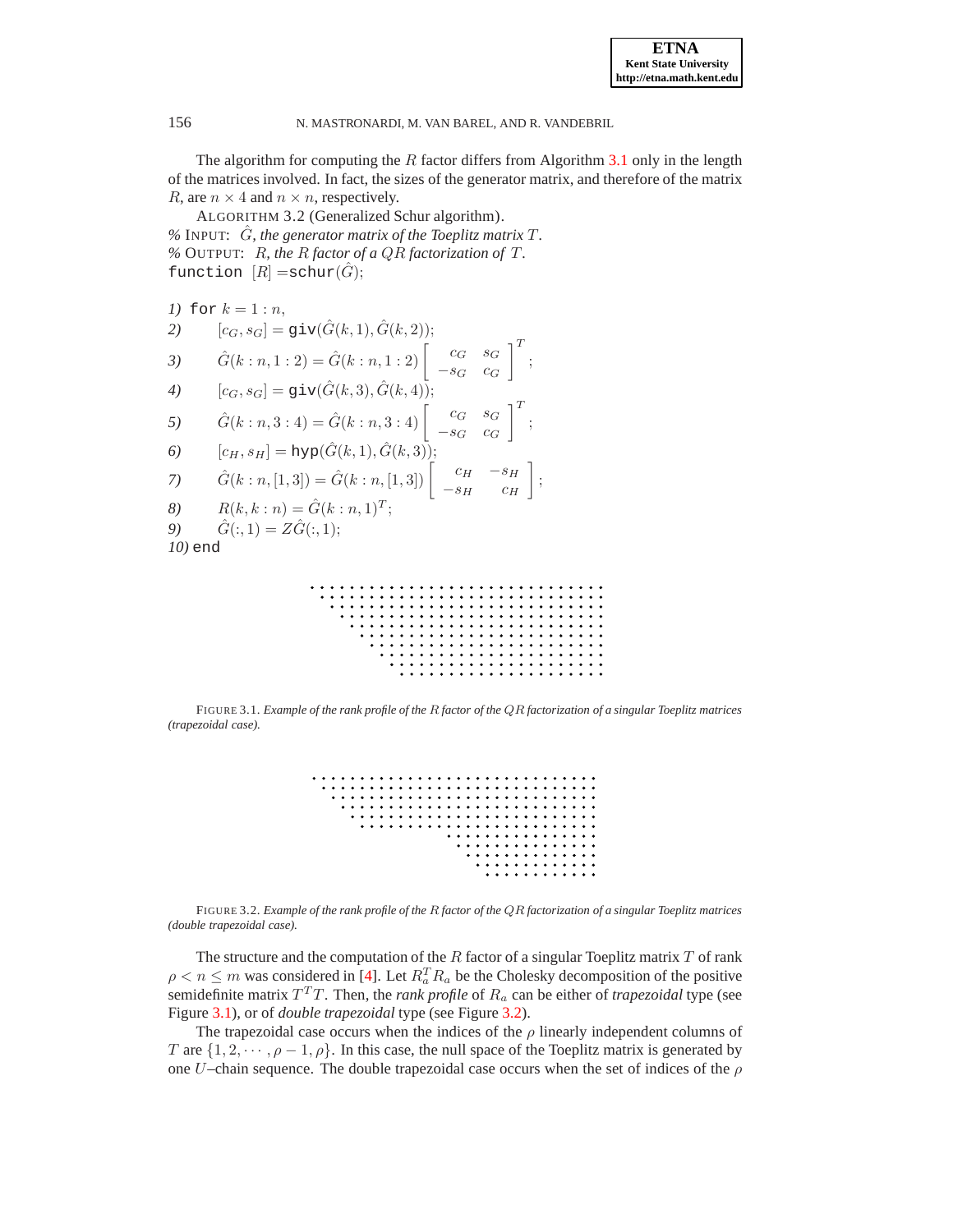linearly independent columns of T is  $\{1, 2, \cdots, \kappa_1 - 1, \kappa_1, \kappa_2, \kappa_2 + 1, \cdots, \kappa_3 - 1, \kappa_3\}$ , with  $1 \leq \kappa_1 < \kappa_2 \leq \kappa_3 \leq n$ , and  $\rho = \kappa_1 + \kappa_3 - \kappa_2 + 1$ . In this case, the null space of the Toeplitz matrix is generated by two  $U$ –chain sequences [\[5](#page-10-3)]. Moreover, Figure [3.2](#page-5-1) is obtained by considering only the rows with indices corresponding to those of the linearly independent columns of  $T$ .

We will now show how the null space of singular Toeplitz matrices can be computed by a modification of the GSA.

We briefy describe how the GSA is modified in [\[4](#page-10-8)] to compute  $R_a$ . Since we are interested in computing  $R_a$ , the GSA is again applied not to the extended matrix  $M$ , but directly to the matrix  $T^{T}T$  with respect to the displacement matrix Z in [\(3.4\)](#page-3-2). Again, a generator matrix  $\ddot{G}$  is given by [\(3.7\)](#page-4-1).

If rank $(T) = \rho < n$ , then at the kth iteration,  $k \leq \rho$ , the hyperbolic rotation at step 6 of Algorithm [3.1](#page-3-1) cannot be applied because  $\tilde{G}(k, 1) = \tilde{G}(k, 3)$  for some  $k \in \{1, \ldots, n\}$ . Moreover, it turns out that the vectors  $\tilde{G}(k : n, 1)$  and  $\tilde{G}(k : n, 3)$  are equal. Hence, the first upper trapezoidal part of the matrix  $R_a$  is already computed.

The computation continues after dropping the first and the third columns of  $G$ . Since only two columns of  $G$  are now involved in the computation, the second and the fourth, steps 2 through 5 in Algorithm [3.1](#page-3-1) are skipped. The computation continues until  $G(j, 2) = G(j, 4)$ for some  $j \in \{k+1, \ldots, n\}$ . At that stage, the second trapezoidal part of  $R_a$  is also computed. The gap between the two trapezoidal forms can be bigger than one. This happens when the entries  $k + 1, k + 2, \ldots, k + l \leq n$ , of  $G(:, 2)$  and  $G(:, 4)$  are zero at the end of the kth iteration. In this case, we have a gap of length  $l + 1$ .

In order to show how to compute the null space of a Toeplitz matrix, let us consider the modified augmented matrix

$$
M_{\varepsilon} = \left[ \frac{T^T T + \varepsilon^2 I_n \mid I_n}{I_n \mid 0_n} \right] = M + \varepsilon^2 \left[ \frac{I_n \mid 0_n}{0_n \mid 0_n} \right],
$$
 (3.8)

with  $\varepsilon > 0$ . The displacement rank of  $M_{\varepsilon}$  with respect to  $\Phi$  is still 4, and a generator matrix  $G_{\varepsilon}$  of  $M_{\varepsilon}$  with respect to  $\Phi$  can be constructed as follows. Let  $\tilde{v} = (T^T T + \varepsilon^2 I_n)e_1$ . The columns of  $G_{\varepsilon}$  are

$$
G_{\varepsilon}(:,1) = \frac{1}{\sqrt{\tilde{v}(1)}} \left[ \tilde{v}^{T} \middle| e_{1}^{(n)T} \right]^{T},
$$
  
\n
$$
G_{\varepsilon}(:,2) = \begin{bmatrix} 0 & t_{n-1} & t_{n-2} & \cdots & t_{1} & 0 & \cdots & 0 \end{bmatrix}^{T},
$$
  
\n
$$
G_{\varepsilon}(:,3) = \begin{bmatrix} 0 & G_{\varepsilon}^{T}(2:2n-1,1) & 0 \end{bmatrix}^{T},
$$
  
\n
$$
G_{\varepsilon}(:,4) = \begin{bmatrix} 0 & t_{m+n-1} & \cdots & t_{m+2} & t_{m+1} & 0 & \cdots & 0 \end{bmatrix}^{T}.
$$
\n(3.9)

We examine the behavior of the GSA applied to the modified problem as  $\varepsilon \to 0^+$ . For simplicity, we assume that the first  $\rho$  columns of T are linearly independent. At iteration  $(\rho + 1)$  of the GSA, after steps 2 through 5 of Algorithm [3.1,](#page-3-1) it turns out [\[4\]](#page-10-8) that

$$
G_{\varepsilon}(\rho,1) - G_{\varepsilon}(\rho,3) = \delta_{\varepsilon}
$$

and

$$
|G_{\varepsilon}(j,1)-G_{\varepsilon}(j,3)|=c_{j,\varepsilon}\leq \gamma_{\varepsilon}, \quad j=\rho+1,\rho+2,\ldots,n,
$$

with  $\delta_{\varepsilon} \in \mathbb{R}_+^*$  depending on  $\varepsilon$  and such that  $\delta_{\varepsilon}, \gamma_{\varepsilon} \to 0^+$  as  $\varepsilon \to 0^+$ .

We now state a convergence theorem.

THEOREM 3.3. Let  $T \in \mathbb{R}^{m \times n}$ ,  $m \ge n$ ,  $\text{rank}(T) = \rho \lt n$ . Let  $J_1 = \{1, 2, \dots, n - 1\}$ 1, n}*. Let*  $J_2 = \{1, 2, \dots, \kappa_1 - 1, \kappa_1, \kappa_2, \kappa_2 + 1, \dots, \kappa_3 - 1, \kappa_3\}$  *be the set of the*  $\rho$  *linearly*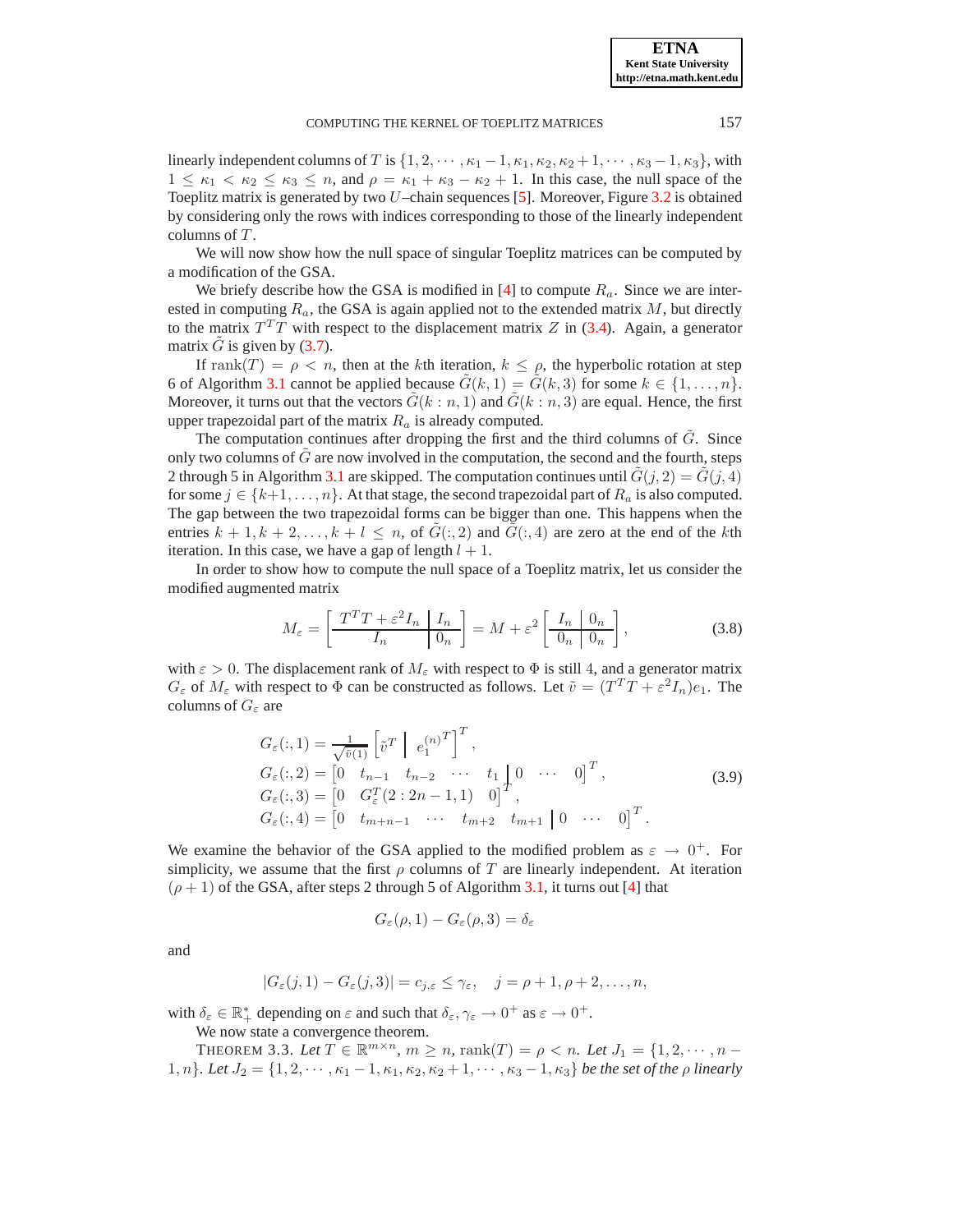*independent columns of* T, with  $1 \leq \kappa_1 < \kappa_2 \leq \kappa_3 \leq n$  *and*  $\rho = \kappa_1 + \kappa_3 - \kappa_2 + 1$ *. Let*  $J_3 = J_1 \setminus J_2$ . Let R be the R factor of the QR factorization of T, with  $R \in \mathbb{R}^{p \times n}$  in double *trapezoidal form. Let*  $S_1$  *be the subspace of*  $\mathbb{R}^n$  *generated by the columns of*  $R^T$  *and let*  $S_2$ *be its orthogonal complement. Let*  $\tilde{M} = \tilde{T}^T T$  *and*  $M_{\varepsilon} = \tilde{T}^T T + \varepsilon^2 I_n$ , with  $\varepsilon \in \mathbb{R}_+^*$ . Let  $R_{\varepsilon}$  *be the Cholesky factor of*  $M_{\varepsilon}$  *and*  $S_3 = \text{range}(R_{\varepsilon}^{-1}(:, \rho + 1:n))$ *. Then the subspace*  $S_3$  $approaches S_2$   $as \varepsilon \rightarrow 0^+$ . We denote it by

<span id="page-7-0"></span>
$$
S_3 \to S_2, \quad \text{as } \varepsilon \to 0^+. \tag{3.10}
$$

*Proof.* Let  $M = U\Lambda U^T$  be the spectral decomposition of M, with  $U \in \mathbb{R}^{n \times \rho}$  orthogonal and  $\Lambda = \text{diag}(\lambda_1, \dots, \lambda_\rho)$ , with  $\lambda_1 \geq \lambda_2 \geq \dots \geq \lambda_\rho > 0$ . Of course, range $(U) = S_1$ . Let

$$
M_{\varepsilon}=U_{\varepsilon}\Lambda_{\varepsilon}U_{\varepsilon}^T
$$

be the spectral decomposition of  $M_{\varepsilon}$ , with  $U_{\varepsilon} = [u_1^{(\varepsilon)}, \cdots, u_n^{(\varepsilon)}] \in \mathbb{R}^{n \times n}$  orthogonal and  $\Lambda_{\varepsilon} = \text{diag}(\lambda_1 + \varepsilon^2, \dots, \lambda_{\rho} + \varepsilon^2, \varepsilon^2, \dots, \varepsilon^2)$ . Let  $e_l, l \in J_3$  be the *l*th vector of the canonical basis of  $\mathbb{R}^n$ . Then

$$
\begin{split} M_{\varepsilon}^{-1}e_l&=U_{\varepsilon}\Lambda_{\varepsilon}^{-1}U_{\varepsilon}^Te_l\\ &=\sum_{i=1}^\rho \frac{u_i^{(\varepsilon)}^Te_l}{\lambda_i+\varepsilon^2}u_i^{(\varepsilon)}+\sum_{i=\rho+1}^n \frac{u_i^{(\varepsilon)}^Te_l}{\varepsilon^2}u_i^{(\varepsilon)}. \end{split}
$$

Hence, multiplying both sides by  $\varepsilon^2$ 

$$
\varepsilon^2 M_{\varepsilon}^{-1} e_l = \varepsilon^2 \sum_{i=1}^{\rho} \frac{u_i^{(\varepsilon)}^T e_l}{\lambda_i + \varepsilon^2} u_i^{(\varepsilon)} + \sum_{i=\rho+1}^n \left( u_i^{(\varepsilon)}^T e_l \right) u_i^{(\varepsilon)},
$$

Therefore, as  $\varepsilon \to 0^+,$ 

<span id="page-7-1"></span>
$$
\varepsilon^2 M_{\varepsilon}^{-1} e_l \to \sum_{i=\rho+1}^n \left( u_i^{(\varepsilon)}^T e_l \right) u_i^{(\varepsilon)},\tag{3.11}
$$

that is,  $M_{\varepsilon}^{-1}e_l$  approaches a vector belonging to  $\mathcal{S}_2$ . On the other hand,

<span id="page-7-2"></span>
$$
M_{\varepsilon}^{-1}e_l = (R_{\varepsilon}^T R_{\varepsilon})^{-1} e_l = R_{\varepsilon}^{-1} R_{\varepsilon}^{-T} e_l.
$$
 (3.12)

Hence,  $(3.10)$  follows from  $(3.11)$  and  $(3.12)$ .

At step 6 of iteration ( $\rho + 1$ ) of Algorithm [3.1,](#page-3-1) the hyperbolic rotation to apply to  $G_{\varepsilon}(\rho+1:2n,1)$  and  $G_{\varepsilon}(\rho+1:2n,3)$  is

$$
H_n = \frac{G_{\varepsilon}(\rho,3)}{\sqrt{\delta_{\varepsilon}^2 + 2G_{\varepsilon}(n,3)\delta_{\varepsilon}}} \left[ \begin{array}{cc} 1 + \frac{\delta_{\varepsilon}}{G_{\varepsilon}(\rho+1,3)} & -1 \\ -1 & 1 + \frac{\delta_{\varepsilon}}{G_{\varepsilon}(\rho+1,3)} \end{array} \right].
$$

As  $\varepsilon \to 0^+$ ,  $\delta_{\varepsilon}$  approaches 0, so that column  $(\rho + 1)$  of  $R_{\varepsilon}^{-1}$ , i.e., the vector made up by the entries of  $G_{\varepsilon}(:, 1)$  from  $n + 1$  up to  $2n$  after the multiplication by H of the matrix having  $G_{\varepsilon}(n+1:2n,1)$  and  $G_{\varepsilon}(n+1:2n,3)$  as columns, approaches a vector belonging to the subspace generated by  $\ddot{Q}$ .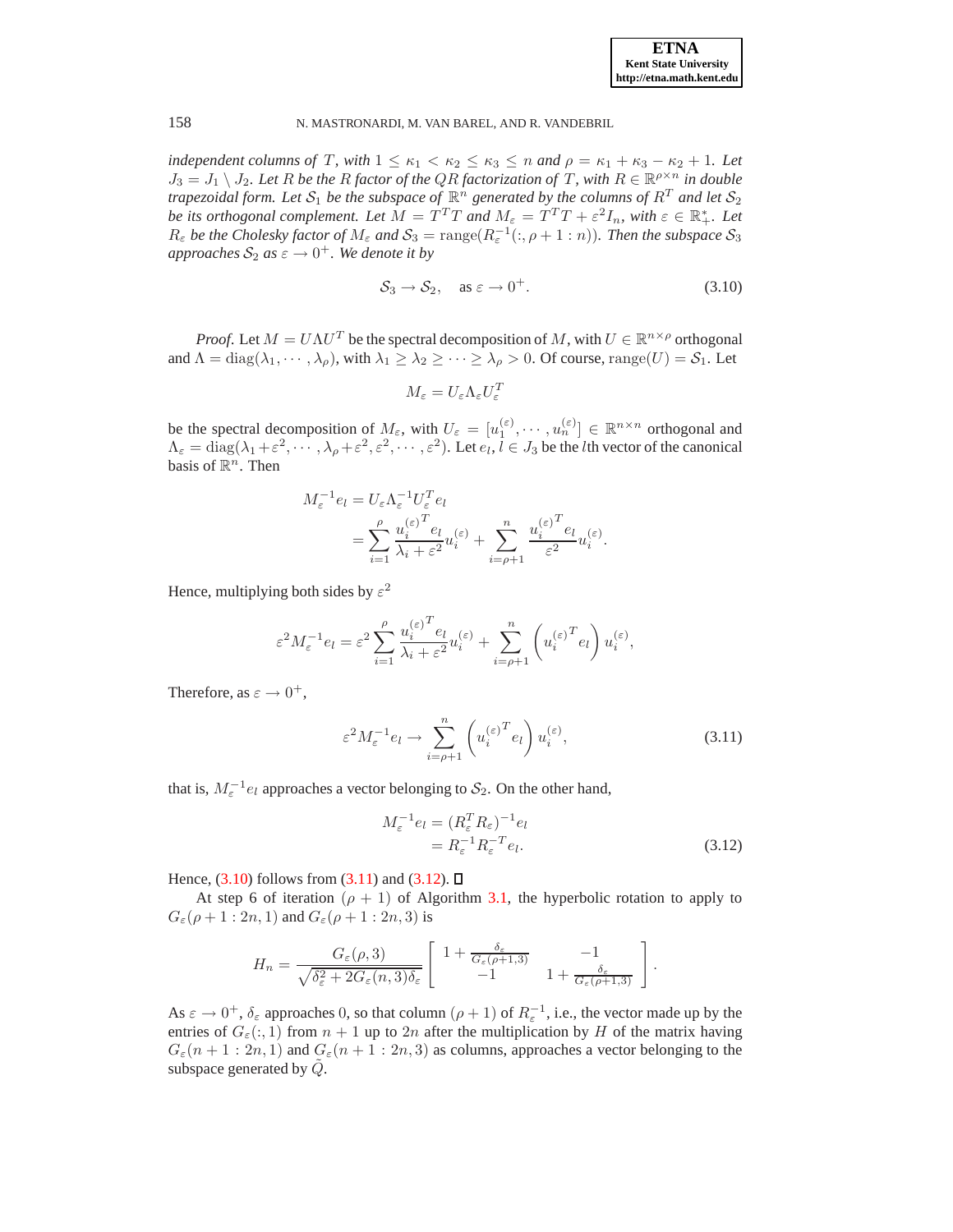Since a vector of the null space of  $T$  is defined up to multiplication by a constant, we replace the hyperbolic matrix H of the step  $\rho + 1$  by the matrix

$$
\tilde{H} = \begin{bmatrix} 1 + \frac{\delta_{\varepsilon}}{G_{\varepsilon}(n,3)} & -1 \\ -1 & 1 + \frac{\delta_{\varepsilon}}{G_{\varepsilon}(n,3)} \end{bmatrix},
$$

and eventually, for  $\varepsilon \to 0^+$ , by

<span id="page-8-0"></span>
$$
\tilde{H} = \left[ \begin{array}{cc} 1 & -1 \\ -1 & 1 \end{array} \right],\tag{3.13}
$$

i.e., a very simple singular matrix. Thus, a multiple of a vector belonging to the null space of  $T$  and generating a  $U$ –chain is retrieved by replacing the elements of the hyperbolic rotation in step 6 of Algorithm  $3.1$  (GSA) by the elements of the matrix in [\(3.13\)](#page-8-0).

Let t be the generating vector of the U–chain. If the columns  $\rho + 1$ ,  $\rho + 2$ ,  $\rho + j$ ,  $\rho + i \leq n$ , of T are also linearly dependent, it turns out that the entries of the second and the fourth columns of the generator matrix after the iteration  $\rho$  are zero [\[4\]](#page-10-8). Hence the size of the U–chain is  $j + 1$ , and it can be computed in this way:

$$
U(:,i) = Z^{i-1}t, \quad i = 1, \dots, j+1.
$$

We now describe the corresponding modified GSA.

ALGORITHM 3.4 (Modified Generalized Schur algorithm). *%* INPUT: G*, the generator matrix of the Toeplitz matrix* T *. %* tol1*, a fixed tolerance to check the singularity %* tol2*, a fixed tolerance to check the length of the* U*–chain %* OUTPUT: t1*, the generating vector of the first possible* U*–chain %* dimK1*, length of the first* U*–chain %* t2*, the generating vector of the second possible* U*–chain %* dimK2*, length of the second* U*–chain*

function  $[R, t_1, t_2, dimK_1, dimK_2] = \text{schur}(G, \text{tol}_1);$ 

 $sing = 0; k = 1; ip(1) = 1; ip(2) = 3; dim K<sub>1</sub> = 0; dim K<sub>2</sub> = 0;$ *1)* while  $k < n$  &  $sing < 2$ , 2) if  $\sin q = 0$ , 3)  $[c_G, s_G] = \text{giv}(G(k, 1), G(k, 2));$ 4)  $G(k:n+k,1:2) = G(k:n+k,1:2)$   $\begin{bmatrix} c_G & s_G \ s_G & s_G \end{bmatrix}$  $-s_G$   $c_G$  $\big]^{T}$  ; 5)  $[c_G, s_G] = \text{giv}(G(k, 3), G(k, 4));$ 6)  $G(k:n+k-1,3:4) = G(k:n+k-1,3:4) \begin{bmatrix} c_G & s_G \\ -s_G & c_G \end{bmatrix}$  $-s_G$   $c_G$  $\left.\begin{matrix} 1 & 0 \\ 0 & 0 \end{matrix}\right]$ *7)* end *%* if *8*) if  $|(G(k, ip(1))^2 - G(k, ip(2))^2)| < \texttt{tol}_1$ , 9)  $[c_H, s_H] = \text{hyp}(G(k, ip(1)), G(k, ip(3)));$ *10*)  $G(k : n+k, [ip(1), ip(2)]) = G(k : n+k, [ip(1), ip(2)])$   $\begin{bmatrix} c_H & -s_H \\ s_H & s_H \end{bmatrix}$  $-s_H$   $c_H$ *11)* elseif sing == 0, *12*  $t_1 = G(n + 1 : n + k, ind(1)) - G(n + 1 : n + k, ind(1));$ <br> *13*  $sinq = sinq + 1;$  $\sin a = \sin a + 1$ ;

;

**ETNA Kent State University http://etna.math.kent.edu**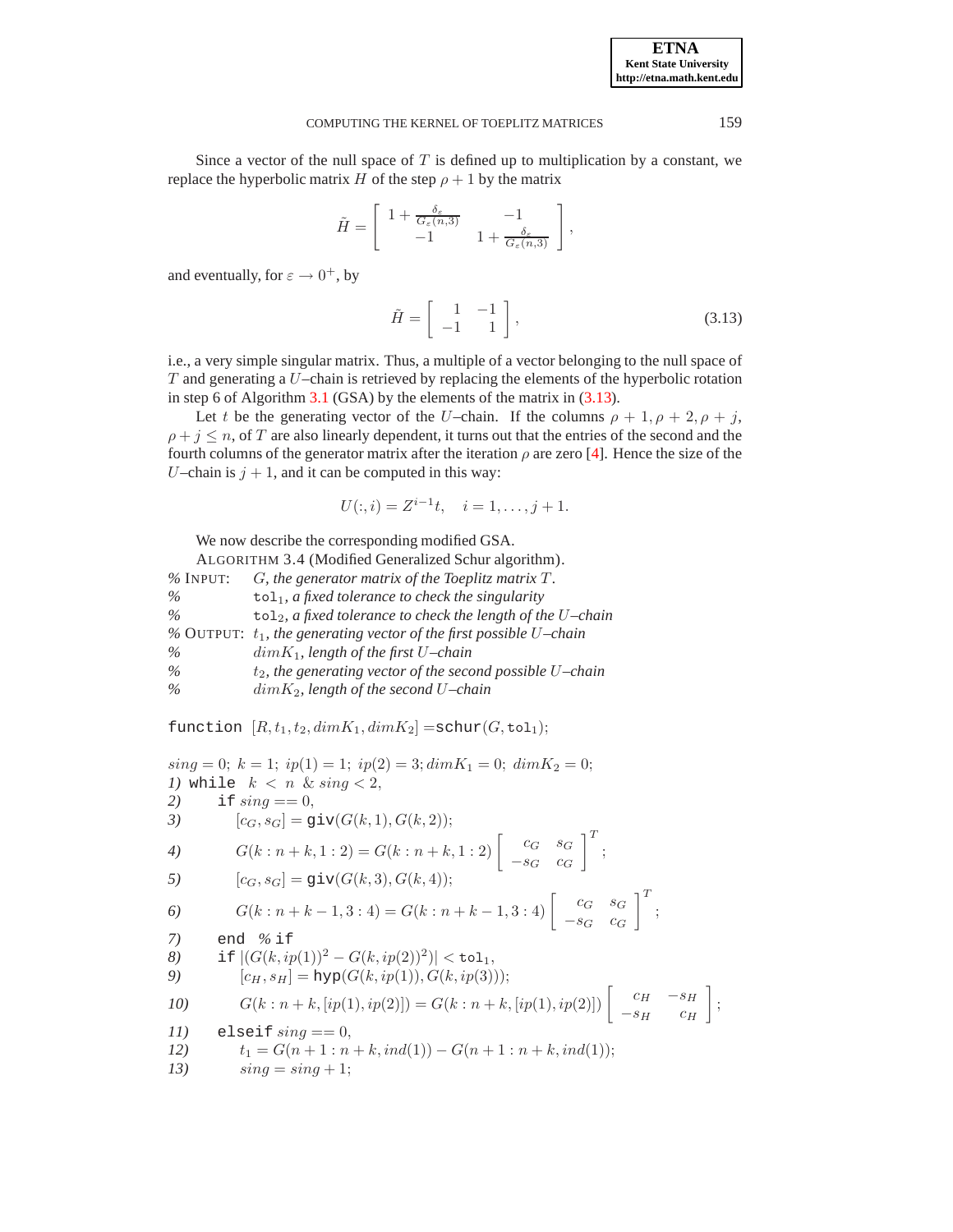# 14)  $ip(1) = ip(1) + 1; ip(2) = ip(2) + 1;$ 15) while  $|(G(k, ip(1))^2 - G(k, ip(2))^2)| < \texttt{tol}_2, \& k < n,$ *16*)  $dim K_1 = dim K_1 + 1;$ 17)  $k = k + 1;$ *18)* end *%* while *19)* else 20)  $t_2 = G(n+1 : n+k, ind(1)) - G(n+1 : n+k, ind(1));$ <br>
21)  $dim K_2 = n-k;$ 21)  $dim K_2 = n - k;$ <br>22) end % if *22)* end *%* if 23)  $G(:, 1) = \Phi G(:, 1);$ 24)  $k = k + 1$ ; *25)* end *%* while From a theoretical point of view

<span id="page-9-1"></span> $(G(k, ip(1))^2 - G(k, ip(2))^2) \ge 0,$  (3.14)

for any  $k \in \{1, \ldots, n\}$  because of the positive semidefiniteness of the matrix  $T^T T$ . However, from a computational point of view, [\(3.14\)](#page-9-1) could assume negative values because of the roundoff errors in floating–point arithmetic. Therefore, we consider the absolute value of [\(3.14\)](#page-9-1) in steps 5 and 8 of the algorithm.

The constants  $tol_1$  and  $tol_2$  are chosen equal to  $\sqrt{n\epsilon}$ , where  $\epsilon$  is the machine precision.

The stability properties of the GSA have been studied in [\[9](#page-11-0), [10\]](#page-11-1). The proposed algorithm inherits the stability properties of the GSA, turning out to be weakly stable.

<span id="page-9-0"></span>**4. Numerical Examples.** In this section, we apply the algorithm developed in the previous section to some examples.

EXAMPLE 4.1. In this example, the entries of the vector b are the elements of the *Fibonacci sequence*

$$
b_1 = 1,
$$
  
\n $b_2 = 2,$   
\n $b_i = b_{i-1} + b_{i-2}, \quad i = 3, 4, ....$ 

The corresponding Toeplitz matrix is  $T \equiv$  toeplitz $(b(n:-1:1), b(n:n+m-1)).$ Only the first two columns of T are linearly independent. The generating vector  $p \in \mathbb{R}^3$  (see Section [2\)](#page-0-0) is

$$
p = \left[ \begin{array}{cc} 1, & -1, & 1 \end{array} \right]^T,
$$

which is the vector coefficients of the polynomial

$$
p(x) = x^2 - x - 1
$$

whose roots are

$$
\frac{1+\sqrt{5}}{2}, \quad \frac{1-\sqrt{5}}{2}.
$$

Let us consider  $m = 12$ ,  $n = 9$ . Let us denote by  $\tilde{p}$  the computed generating vector. Then

$$
\max_{i} |p_i - \tilde{p}_i| = 2.104698637594993 \times 10^{-10}.
$$

Moreover, let us denote by  $\tilde{Z}$  the computed null space of  $T$  generated by  $\tilde{p}$ . Then

$$
||T\tilde{Z}||_2 = 8.039173492294422 \times 10^{-11}.
$$

### 160 N. MASTRONARDI, M. VAN BAREL, AND R. VANDEBRIL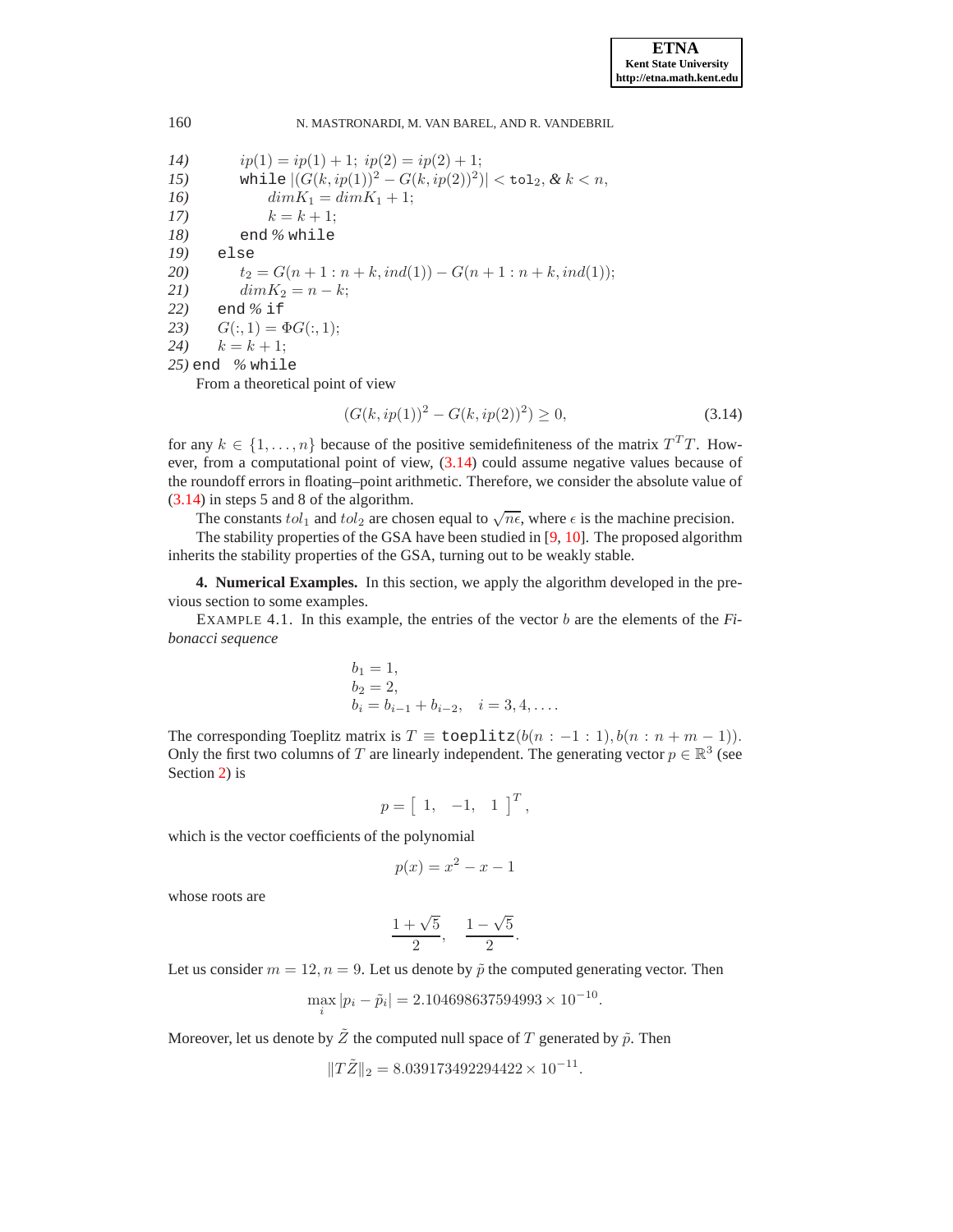.

### COMPUTING THE KERNEL OF TOEPLITZ MATRICES 161

EXAMPLE 4.2. This example can be found in [\[4\]](#page-10-8). The Toeplitz matrix  $T$  is

|     | 5  | 4  | 3  | $\overline{2}$ | 1              | $\overline{2}$ | $\overline{2}$ | 3              |  |
|-----|----|----|----|----------------|----------------|----------------|----------------|----------------|--|
|     | 6  | 5  | 4  | 3              | $\overline{2}$ | 1              | $\overline{2}$ | $\overline{2}$ |  |
|     | 7  | 6  | 5  | 4              | 3              | $\overline{2}$ | 1              | $\overline{2}$ |  |
|     | 8  | 7  | 6  | 5              | 4              | 3              | $\overline{2}$ | 1              |  |
|     | 9  | 8  | 7  | 6              | 5              | 4              | 3              | $\overline{2}$ |  |
| $=$ | 10 | 9  | 8  | 7              | 6              | 5              | 4              | 3              |  |
|     | 11 | 10 | 9  | 8              | 7              | 6              | 5              | 4              |  |
|     | 12 | 11 | 10 | 9              | 8              | 7              | 6              | 5              |  |
|     | 13 | 12 | 11 | 10             | 9              | 8              | 7              | 6              |  |
|     | 14 | 13 | 12 | 11             | 10             | 9              | 8              | 7              |  |
|     | 15 | 14 | 13 | 12             | 11             | 10             | 9              | 8              |  |

Columns 3, 4, and 5 are linearly dependent on the first two columns, while columns 6, 7, and 8 are again linearly independent. The generator vector  $p$  of the  $U$ –chain of the null space of T is

$$
p = \left[ \begin{array}{cc} 1 & -2 & 1 \end{array} \right]^T.
$$

Then

$$
\max_{i} |p_i - \tilde{p}_i| = 8.304468224196171 \times 10^{-14}
$$

and

$$
||T\tilde{Z}||_2 = 8.336584777351642 \times 10^{-14}.
$$

<span id="page-10-5"></span>**5. Conclusions and future work.** A modification of the generalized Schur algorithm is considered to compute the structured null space of Hankel and Toeplitz matrices in a fast way. The algorithm is weakly stable, inheriting the stability properties of the generalized Schur algorithm.

The idea exploited in this paper will be extended to develop a fast algorithm to compute the null space of more complicate structured matrices, such as block–Hankel and block– Toeplitz matrices.

#### REFERENCES

- <span id="page-10-0"></span>[1] A. C. ANTOULAS, *Approximation of Large-Scale Dynamical Systems*, SIAM, Philadelphia, 2005.
- <span id="page-10-6"></span>[2] A. W. BOJAŃCZYK, R. P. BRENT, P. VAN DOOREN, AND F. R. DE HOOG, A note on downdating the *Cholesky factorization*, SIAM J. Sci. Statist. Comput., 8 (1987), pp. 210–221.
- <span id="page-10-7"></span>[3] S. CHANDRASEKARAN AND A. SAYED, *Stabilizing the generalized Schur algorithm*, SIAM J. Matrix Anal. Appl., 17 (1996), pp. 950–983.
- <span id="page-10-8"></span>[4] K. GALLIVAN, S. THIRUMALAI, P. VAN DOOREN, AND V. VERMAUT, *High performance algorithms for Toeplitz and block Toeplitz matrices*, Linear Algebra Appl., 241–243 (1996), pp. 343–388.
- <span id="page-10-3"></span>[5] G. HEINIG AND K. ROST, *Algebraic Methods for Toeplitz-like Matrices and Operators*, Birkhäuser, Basel, 1984.
- <span id="page-10-1"></span>[6] T. KAILATH, *Linear Systems*, Prentice-Hall, Englewood Cliffs, 1980.
- <span id="page-10-4"></span>[7] T. KAILATH AND A. H. SAYED, eds., *Fast reliable algorithms for matrices with structure*, SIAM, Philadelphia, 1999.
- <span id="page-10-2"></span>[8] I. MARKOVSKY, J. C. WILLEMS, B. DE MOOR, AND S. VAN HUFFEL, *Exact and Approximate Modeling of Linear Systems: A Behavioral Approach*, SIAM, Philadelphia, 2006.